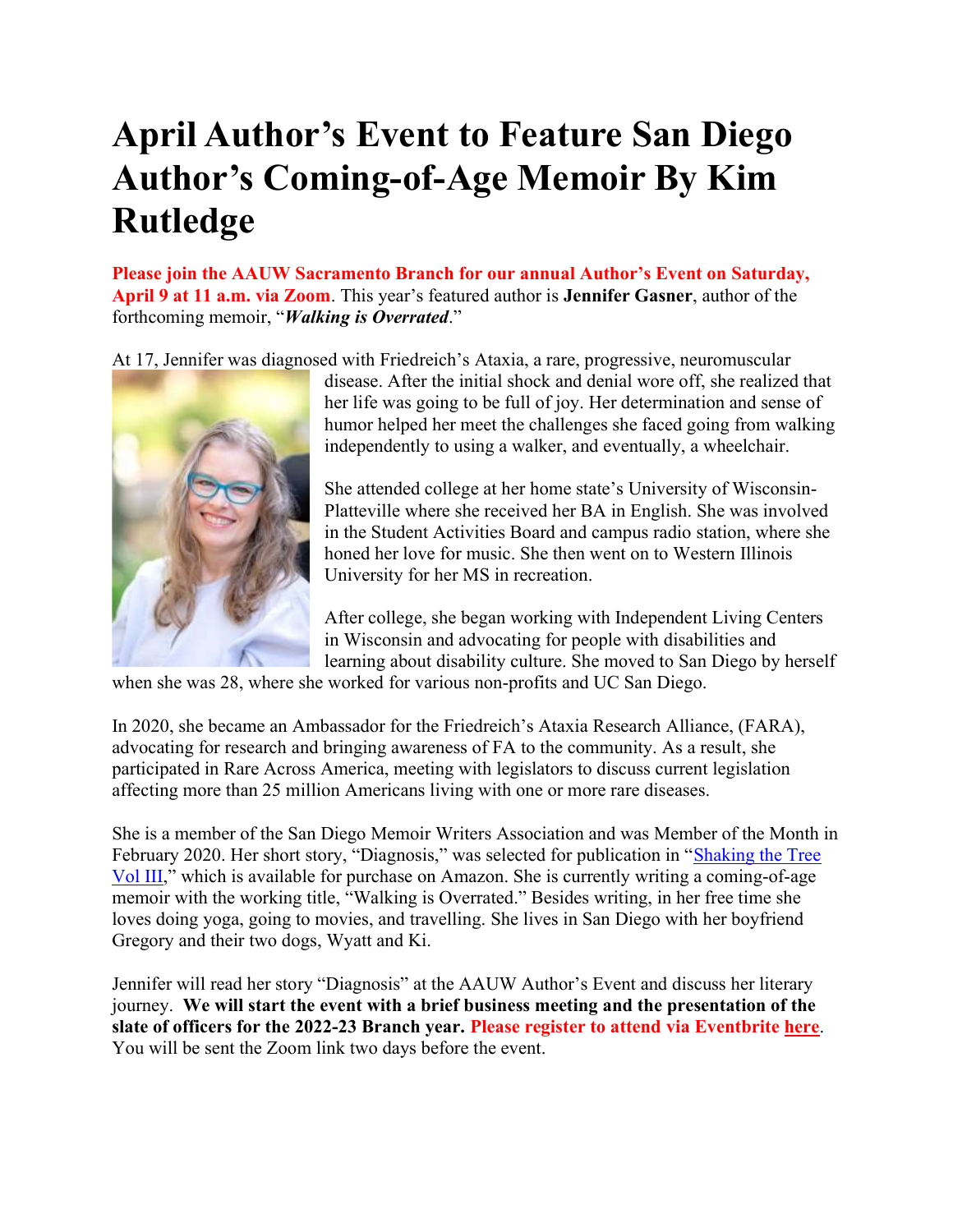### Nominating Committee Report By Liz Jordan

### With Two Positions for Membership Vote

The Nominating Committee, Linda Sparks, Vicki Nicholson, Nancy Lawrence, Cherril Peabody, and Liz Jordan, present an incomplete slate of candidates for the Branch vote on April 9, Branch meeting and Author's Event.



#### The slate is:

Secretary for a two-year term: Carole Cline.

Carole has just served one year as secretary, completing the previous term left vacant.

#### Finance Director for a two-year-term: Susana Mullen

Susana has an MBA in accounting and is retiring from an accountant position.

#### Open and Unfilled: President or Co-Presidents

This position is necessary for branch function. Leads the board action and in decision-making.

#### Open and partially filled: Co-Directors of Program

One member volunteered with qualification for this position; she needs a co-director. She is very experienced but will not serve as the sole director.

### The Branch is slated to vote on April 9 at our branch meeting designated as the Author's Event. Every member can vote.

Job descriptions for open positions are available on the sacramento-ca.aauw.net website under the Members Only link. Anyone interested in serving in either of the two open positions, please contact Liz Jordan, Vicki Nicholson, Angela Scarlett, or Nancy Lawrence. Phone and email available in the Directory.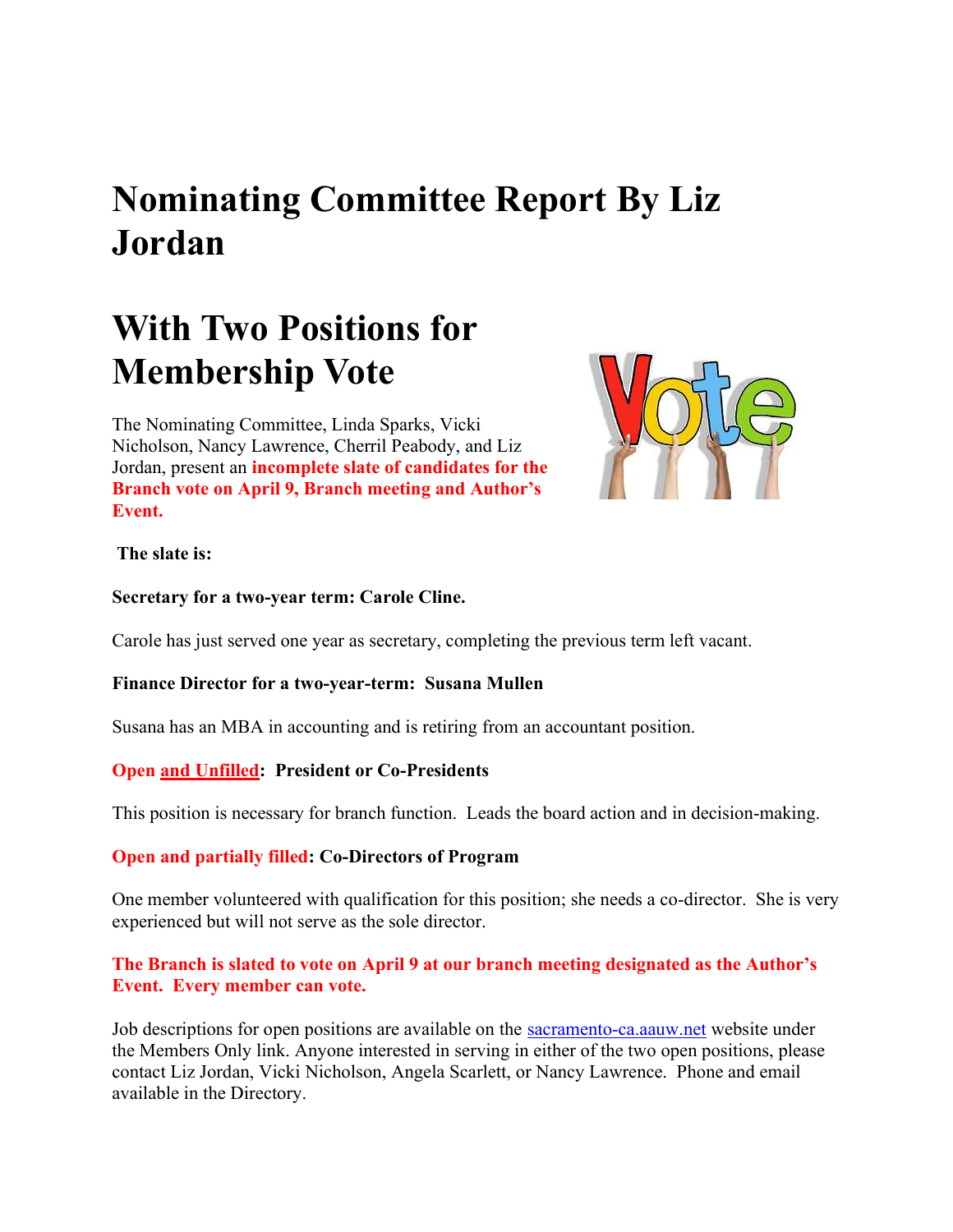### What Happened at the Branch Leadership Crisis Meeting? By Liz Jordan



On Wednesday evening, March 16, more than 35 members signed into a branch meeting, open to the entire membership. The goal of the meeting was to help solve a leadership crisis: to find members willing to serve the branch.

Who Will Lead? The annual Nominating Committee has not been able to find a volunteer[s] to serve as President or Co-Presidents or as Program Director or Co-Directors.

Other branch leadership needs discussed were for volunteers to lead our Tech Trek Program and one to lead our Public Policy activities.

Job Descriptions are available from Nominating Committee Chair Liz Jordan and/or by clicking through to Members Only link of the AAUW Sacramento website **sacramento-ca.aauw.net**.

Survey: The membership was alerted to this meeting by eblast and each eblast contained a link to a survey about branch activities. The survey gleaned responses from about a quarter of the membership and then comprised the focus for the meeting discussion. (See article by Gloria Yost about what members responded). The members attending this meeting were able to see some of the members responses, and then members were randomly assigned to one of five break-out rooms where they discussed one of the questions, as well.

The five questions from the survey, then discussed by the break-out groups, were:

- 1. What are your reasons for being a member of AAUW Sacramento?
- 2. Our mission is to empower women and girls. How do you think we can motivate our members to participate in mission-based activities?
- 3. What reasons do you have for serving or not serving on a committee or as a board leader?
- 4. Do you ordinarily participate in Branch meetings and programs? Why or why not?
- 5. If we reduced the number of our branch outreach activities, which ones would you eliminate? Or change and in what way? These four activities were discussed:
	- $\circ$  Scholarship women 25 years or older, returning to college
	- $\circ$  Speech Trek high school kids speak to a question about gender equity
	- o Tech Trek six middle school girls who have talent but may lack motivation go to STEM Camp on a college campus for a week.
	- o NCCWSL National Conference of College Women Student Leaders conference once a year over Memorial Weekend at University Maryland.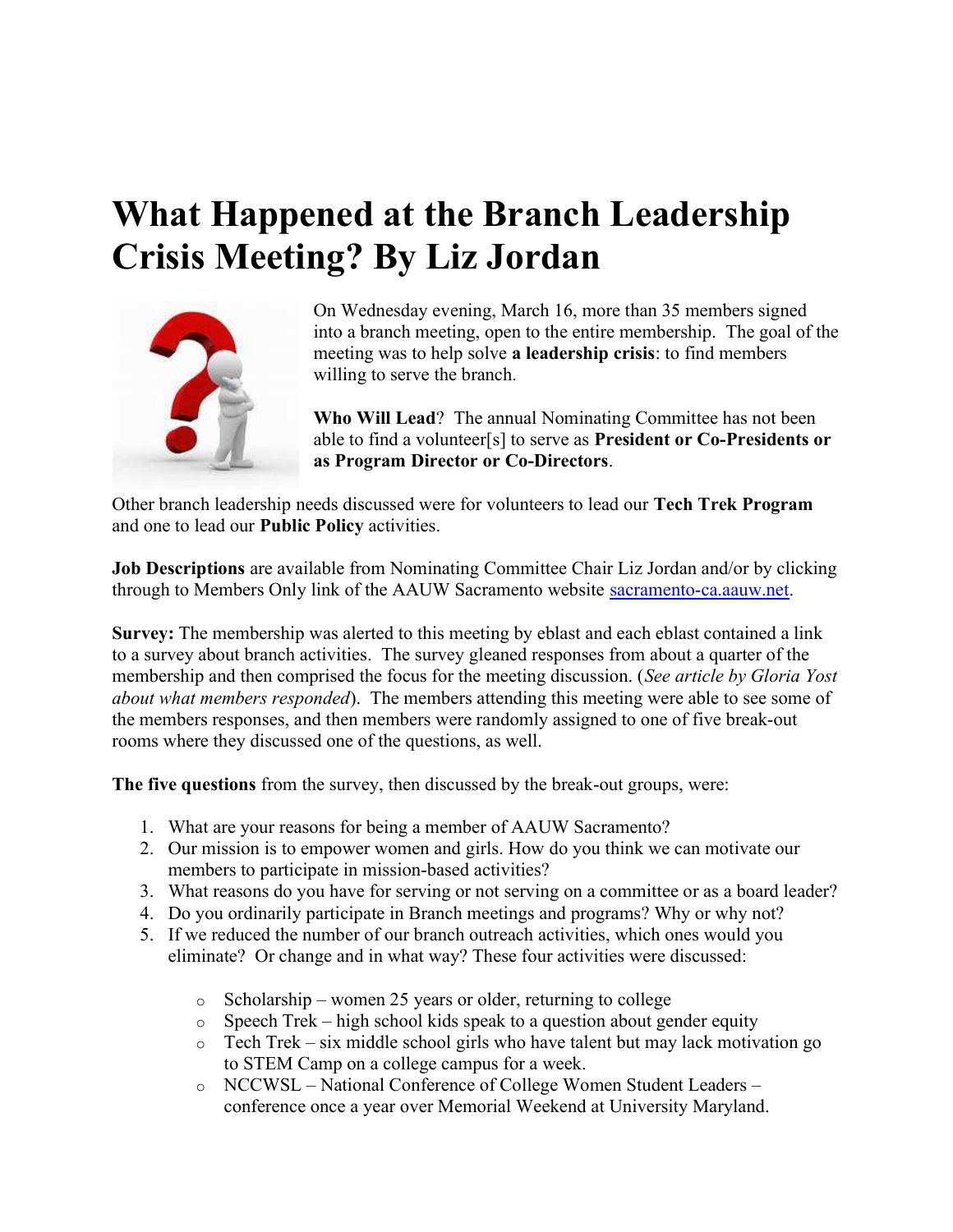Discussion: Volunteer recorders in each of the five breakout rooms kept notes and reported back to the larger meeting during the last half hour. The discussion was wide-ranging, and all possible ways to restructure branch activity were on the table. A strong possibility of a Strategic Planning Committee to work on streamlining branch activities and leadership positions is under discussion.

Please: Anyone willing to serve in either of the open board positions or on the Strategic Planning Committee is strongly encouraged to call or write Liz Jordan, Nancy Lawrence, Cherril Peabody, Linda Sparks or Vicki Nicholson. Please see the directory for contact information.

### Membership Response to Recent Survey By Gloria Yost

AAUW Sacramento branch leaders put out a plea to members for help in dealing with a leadership gap and just under one fourth (42) of our membership responded with their ideas. In addition, these questions were discussed by the 35 members who participated in a robust exchange of ideas about the future of AAUW Sacramento. Below is a summary of responses.



### We are members because:

We enjoy the friendship of other educated women and support AAUW's mission. We enjoy our interest groups and want to continue promoting education by helping women and girls.

#### We can motivate participation in mission-based activities with:

We want improved communication and sharing within our branch and more opportunities for more gratifying personal interactions. Our interest groups are important to us and could also incorporate some mission-based activities. We'd like stronger interpersonal links with those we empower through our outreach efforts. We also think we need to do more to broadcast our accomplishments

#### Our reasons for serving, or not, on committees or as board leaders are:

We serve because we think it's important and to share some responsibility for branch operations, and we like to be in the know and help with planning. We also appreciate learning new skills from fellow board members.

However, some of us have been there and done that, and though we might help on committees, we don't want to be in charge. Time commitment, health issues and concern about technical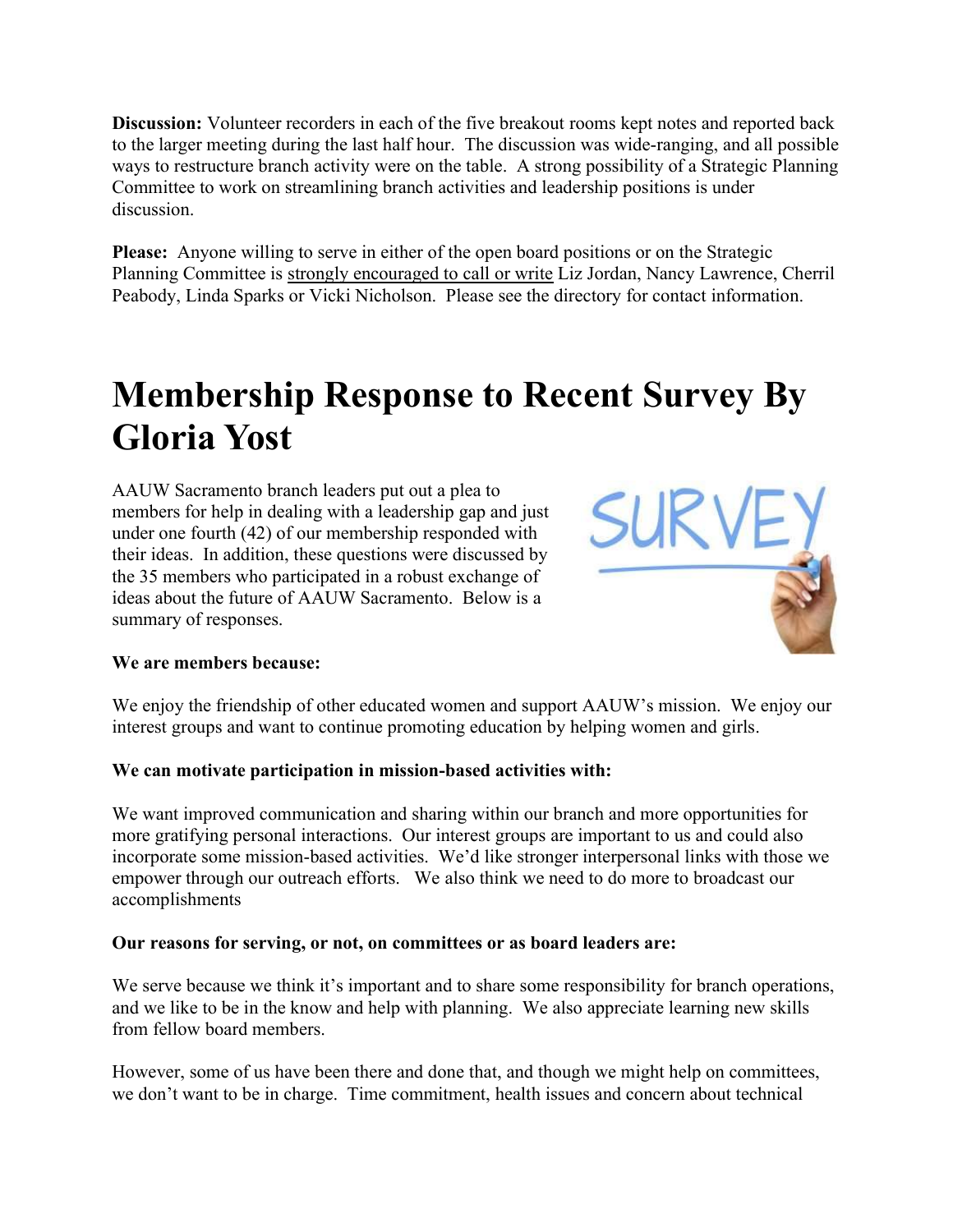proficiency are reasons for no participation. Some of us also find other organizations providing us with more focus and new input.

#### We do, or do not, participate in branch meetings and programs because:

Participation provides us an opportunity to keep up with the work of the branch and branch members, visit with friends and make new ones. We also get inspired by what we learn from women who are working to improve our community and the world.

Some of us don't find program topics to be engaging. We want business and announcements to be as brief as possible. Transportation and meeting times are difficult for some and Zoom is not a welcome alternative. Zoom can also be hard for those with young children.

We want to keep participating in all of our outreach programs, but if that isn't possible, eliminate NCCWSL. (National Conference of College Women Student Leaders)

#### Some of our ideas about other ways to change branch activities are:

Reduce the size of the board and streamline its activities to increase member willingness to serve. Embrace the fact that interest groups are a vital part of Sacramento Branch and the board should strengthen ties with them.

Eliminate some branch meetings and focus on doing the others well, perhaps getting out of a rut of doing the same thing again and again. Bring back WOW (Women of the World) or something similar, as we all need to be connected with the whole community. Do things more collaboratively with other groups and agencies to learn about problems and solutions.

"I'm so proud of all that we have done and will do to empower people to have better lives. These outreach programs make me feel like I'm part of the solution, especially as a retired person who no longer contributes in a paid position."

### President's Message By Angela Scarlett

Hi all,

When I started my presidency, one of my goals was to make our branch's board meeting

minutes and financial documents available to all members.

To that end, Karen Burley, our communications director, worked with AAUW National to add a secured web page to our website. I wanted to remind members that this is now a resource.

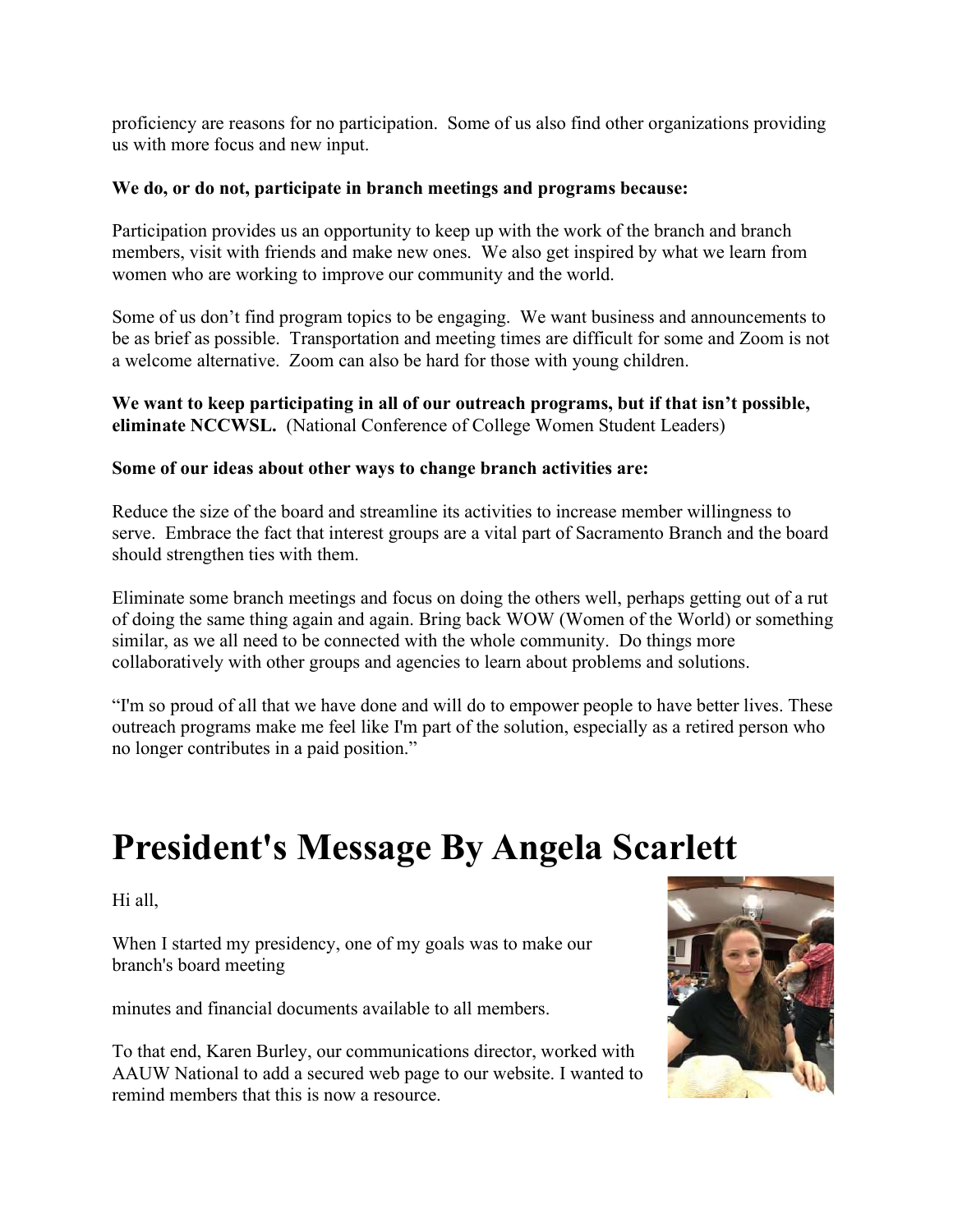If you haven't visited our website before (it's at https://sacramento-ca.aauw.net/), let me show you what the main landing page looks like:



To navigate to the Members-only page, hover over the Membership link at the top and click on the "Members Only" link.



Once you are on the "Members Only" page, you will see a password prompt. I won't share this information here for security's sake, but you can reach out to Karen Burley or me for the password. Our contact information is in the directory.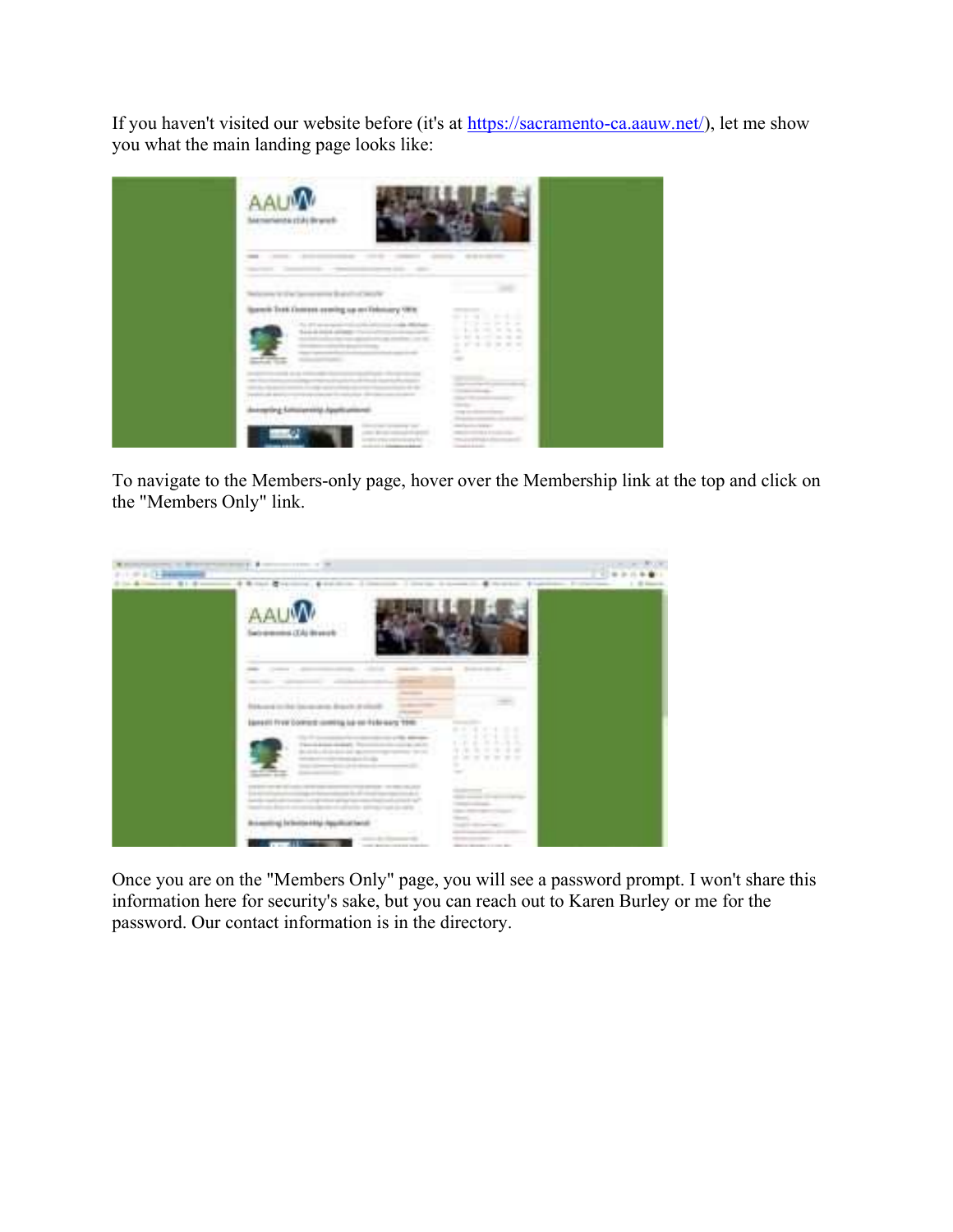

When you are on the page, you will see links for our current governing documents, other archives, board meeting minutes, and financial records. I want to encourage our members to use this secured page to familiarize themselves with our branch business and documents. We welcome feedback!

| Designated Advistations Educational Analysis Aged, Selecte Indian meetings for three statistics Equivarianties: |                                                        |
|-----------------------------------------------------------------------------------------------------------------|--------------------------------------------------------|
| the line of residence and the posted lange that a state of the control to the Control of the                    | The Second Products<br><b>Service Control</b>          |
| <b>THE REAL PROPERTY</b>                                                                                        | $-1.4.4.4.4.4.$                                        |
|                                                                                                                 | 4234 100 441 461 462<br>町                              |
|                                                                                                                 | ----------                                             |
| Savereing Documents                                                                                             | ------<br><b>SILLER</b>                                |
| Holl Menowe                                                                                                     | <b>WARRANTS DESCRIPTION</b>                            |
| F P. LEWIS CO., LANSING MICH.<br>A care him pulsar                                                              | <b>CORP.</b>                                           |
|                                                                                                                 | <b>COLLE</b>                                           |
| <b>TRADA ACCENT</b>                                                                                             | the form in the case                                   |
| 1047749910TL                                                                                                    | The state is a company                                 |
| 1. At Chunchel And Law Assessment Council                                                                       | were the fact that the transfer and the                |
|                                                                                                                 | <b>State Line and A</b>                                |
| <b>Newsterner and Document Archive</b>                                                                          | coving the Common Ad Equitor                           |
|                                                                                                                 | William Republication and Manufacturer                 |
| A 500 St. Corp., The Mid-19 St. Corp., Ltd.                                                                     | <b>Substration</b><br>Market Children and Children May |
|                                                                                                                 | Himan-African Automotive                               |
| Buard Meeting Strucks and Financials                                                                            | <b>Count Links</b>                                     |
| strategi i film na pintatione                                                                                   | Conseil of the cold company of the con-                |
| 1 P. Bus Lineare to con Auto Montgometri                                                                        | There is one dealers in a                              |
|                                                                                                                 |                                                        |
|                                                                                                                 |                                                        |
|                                                                                                                 |                                                        |
|                                                                                                                 |                                                        |

If you have problems viewing the screenshots, click here to view a PDF, which might help.

Thanks, Angela Scarlett, Branch President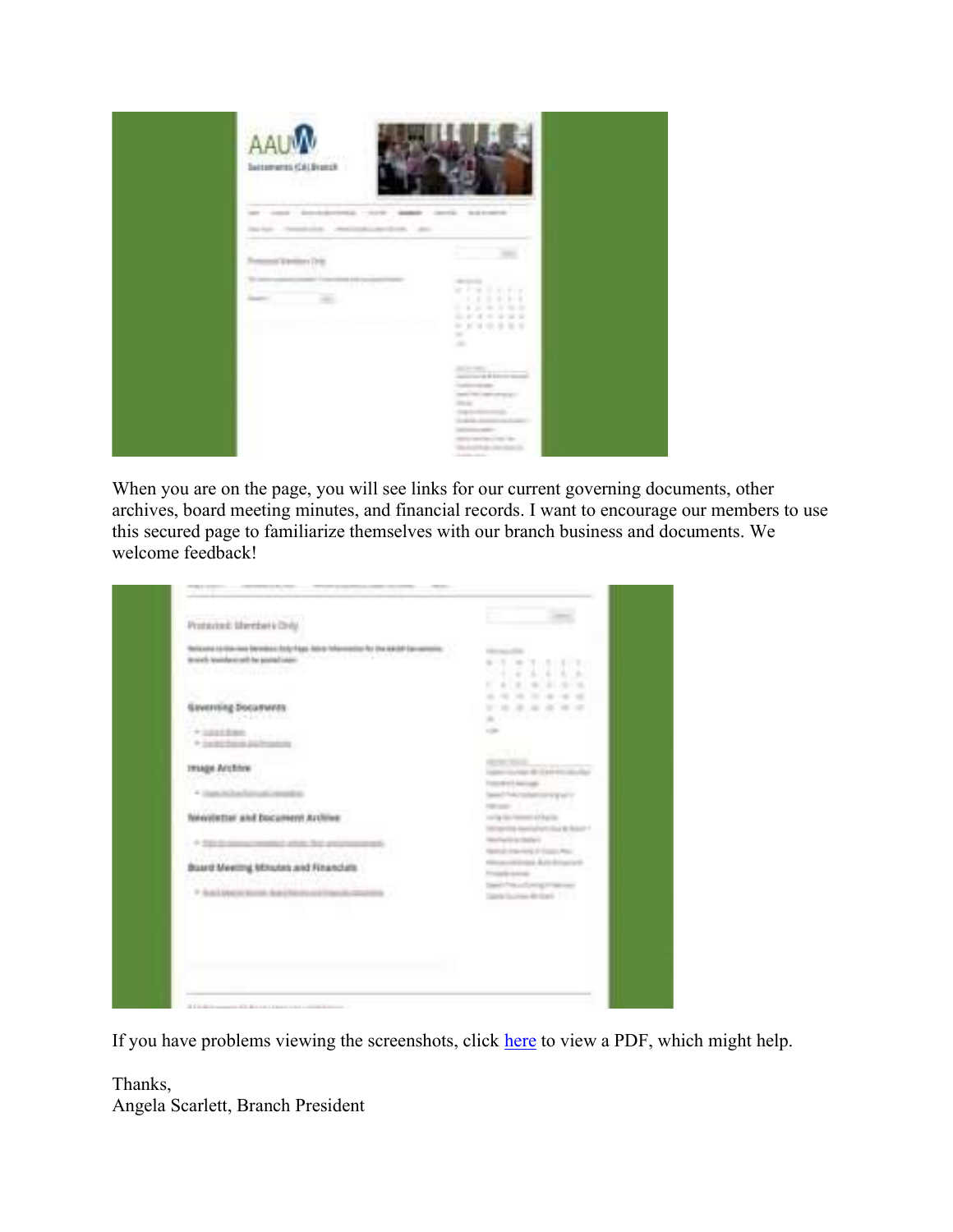# Living Our Mission of Equity By Charmen Goehring

We hope you will join us in a monthly equity conversation learning about how racism affects us all, and what actions we can take to attract diversity to our branch and become better people in the process. Each month, we read a section of our selected book then meet to discuss what we have learned, along with exploring other issues related to race and equity. We will meet the second Wednesday of each month from 7 to 8 p.m. on Zoom. This is a joint CHAR/Sacramento activity. Others are welcome as well.



The Zoom meeting code is 737 420 3780 or you can join using this link: https://us02web.zoom.us/j/7374203780

We will be discussing chapters 6 and 7 of the book, "The Sum of Us: What Racism Costs Everyone and How We Can Prosper Together" by Heather McGhee on April 13 at 7 p.m. We have found it to be an enlightening read thus far. If you have questions and to RSVP, please email Charmen at charminme@yahoo.com.

### Speech Trek Champion to Speak at May Branch Meeting By Ann Arneill



*N* California Speech Trek

Maren DeMille, a sophomore from Pleasant Grove High School, is the firstplace winner of this year's Speech Trek Contest. She was awarded \$500.

Maren will present her speech at the May branch meeting on the topic, "Has the US lived up to its pledge of liberty and justice for all? Would requiring the study of diversity, equity, and inclusion in a high

school setting help ensure liberty and justice for all?" She argues that the United States has not lived up to its pledge and that introducing a diversity, equity and inclusion curriculum into high schools could help ensure liberty and justice for us. Join us at the May branch meeting to hear her very interesting speech!

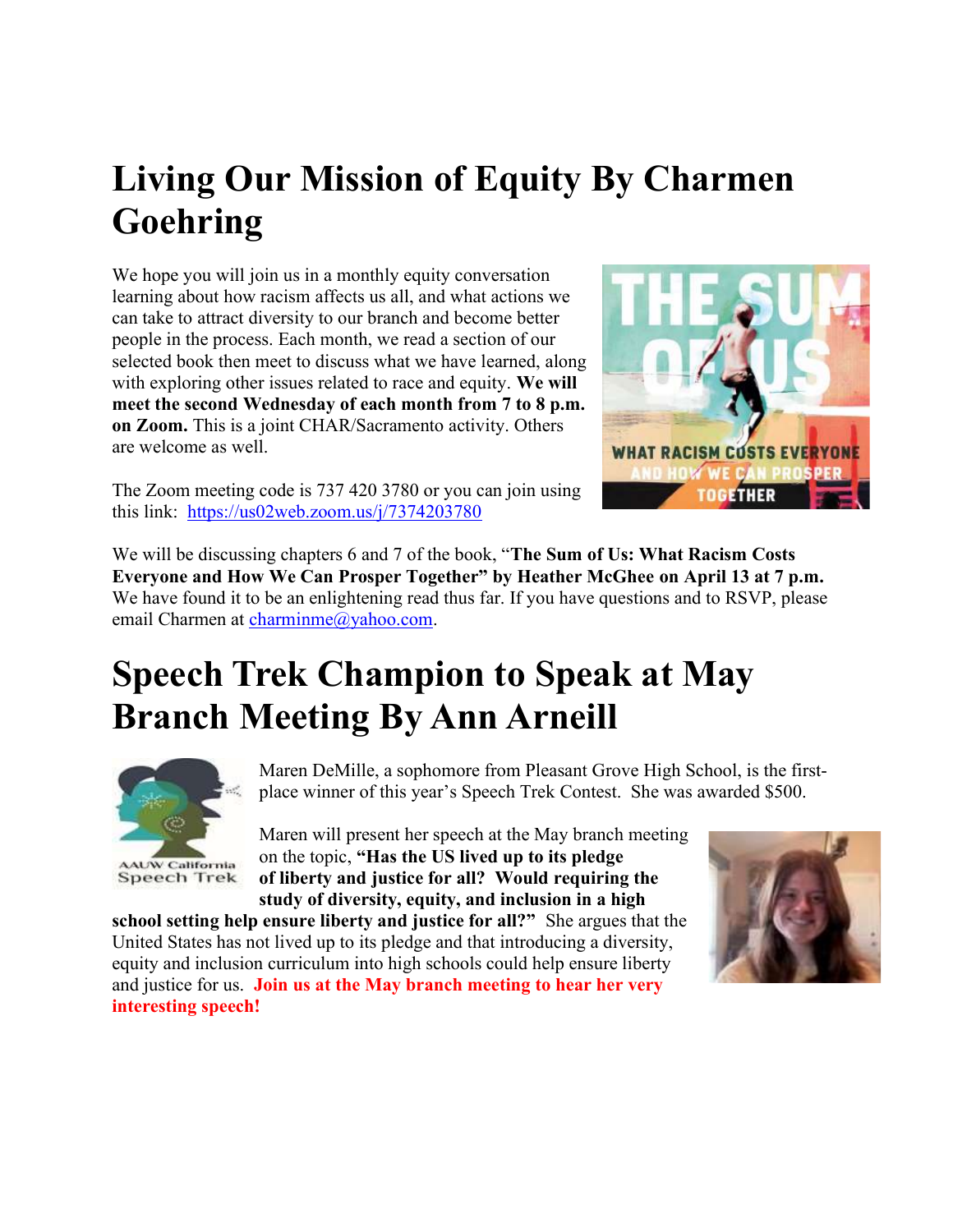# 2022 CA Annual Event– A Real Adventure!

### Calling all AAUW adventurers!

Grab your compass and join the expedition to AAUWLand at the AAUW Annual Event on Saturday, April 30th 9-3 via Zoom. We will all be explorers, searching for new routes to connect to AAUW and its mission.

### To launch the trip, the morning session will:

- Kick off with inspirational words from Gloria Blackwell, AAUW CEO, and Lisa Maatz, Senior Adviser, Ohio Citizen Action and former AAUW Policy Rock Star.
- Focus our telescopes on the year's accomplishments.
- Honor our AAUW expedition leaders with the announcement of the Named Gift Honoree, Equity Champion, and Top 10 Branch Fund Contributions.
- Review our advocacy efforts.
- Share important news and updates.
- Hear inspiring words of the three Speech Trek finalists.
- Listen to the hosts of the breakout sessions pitch their topics.

### During the afternoon route we will:

- Be introduced to the accomplished candidates for the 2022-23 board of directors.
- Meet a dancing scientist, Jasmine Sadler, owner and founder, The STEAM Collaborative.
- Honor the three winners of the 2022 Branch Activity of the Year Award and hear about what they did.
- Award a Speech Trek winner.

Along the way, we will wind into unfamiliar territory. You will have the chance to venture out and "Choose Your Own Adventure" with a self-guided journey deep into the "topical" jungle of AAUW ideas that you might be interested in talking about.

There will be multiple Zoom breakout rooms hosted by Trail Guides, members who have offered to host informal conversations on topics they hope you might want to talk about. No agendas. No PowerPoints. No handouts. We'll just network and share thoughts, stories, experiences, and maybe some debate. You will be able to move freely back and forth between breakout rooms to stay and share or take off and find another!

Don your pith helmet and register for Adventures in AAUWland! Click HERE to Register.

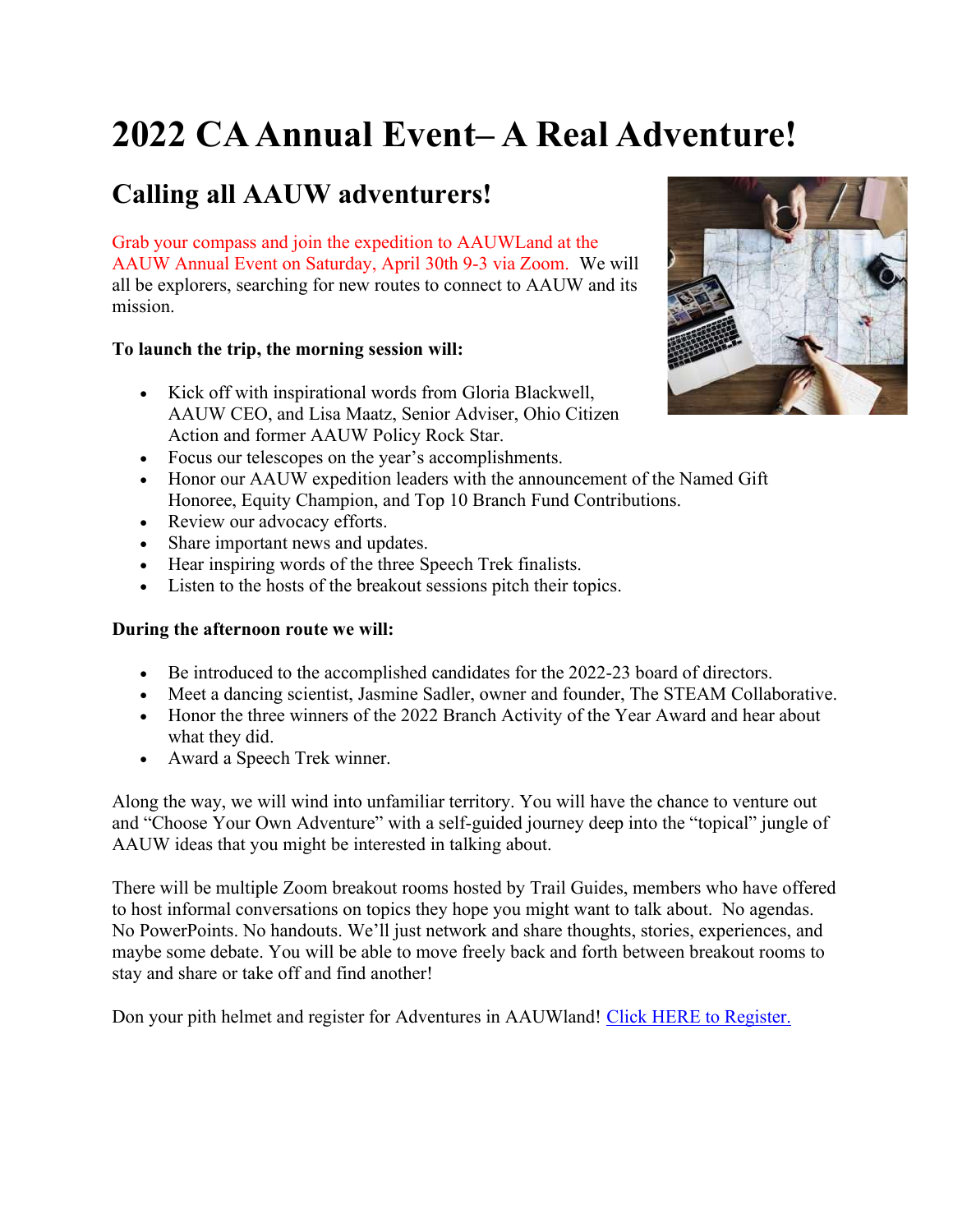# Board Games Interest Group by Ruth Werner



The AAUW Board Games group has not been meeting during the pandemic. However, we will be giving it a try again and starting up in April. We meet on the last Friday night of the month at 7 p.m. in a member's home.

It's a group that plays for fun. We are not competitive. We keep score sometimes and sometimes not -- depending on the game. The games we usually play are Mexican Train, Rummikub, Quirkle

and Splendor, but are open to new games. It's a great chance to visit and get to know your fellow AAUW members better.

Please join in the fun for a pleasant evening and escape from your daily routine. Contact Ruth Werner - her contact information can be found in the Branch Membership Directory.

# Membership Renewal By Donna Holmes and **Marty McKnew**



Welcome to renewal time! National dues are increased to \$67 while State and Branch dues remain \$20 each for a **total of \$107**.

You have until June 30 to become a paid life member at the old rate for a savings of \$100. Simply pay \$1,240, 20 years of National dues, and never have to pay again! The whole amount is tax deductible in the year paid.

Fifty-year members do not have to pay any dues anymore. In our branch, 20 percent of our members are life members. Look for an eblast in April on renewing your membership.

Lots of hugs, Donna & Marty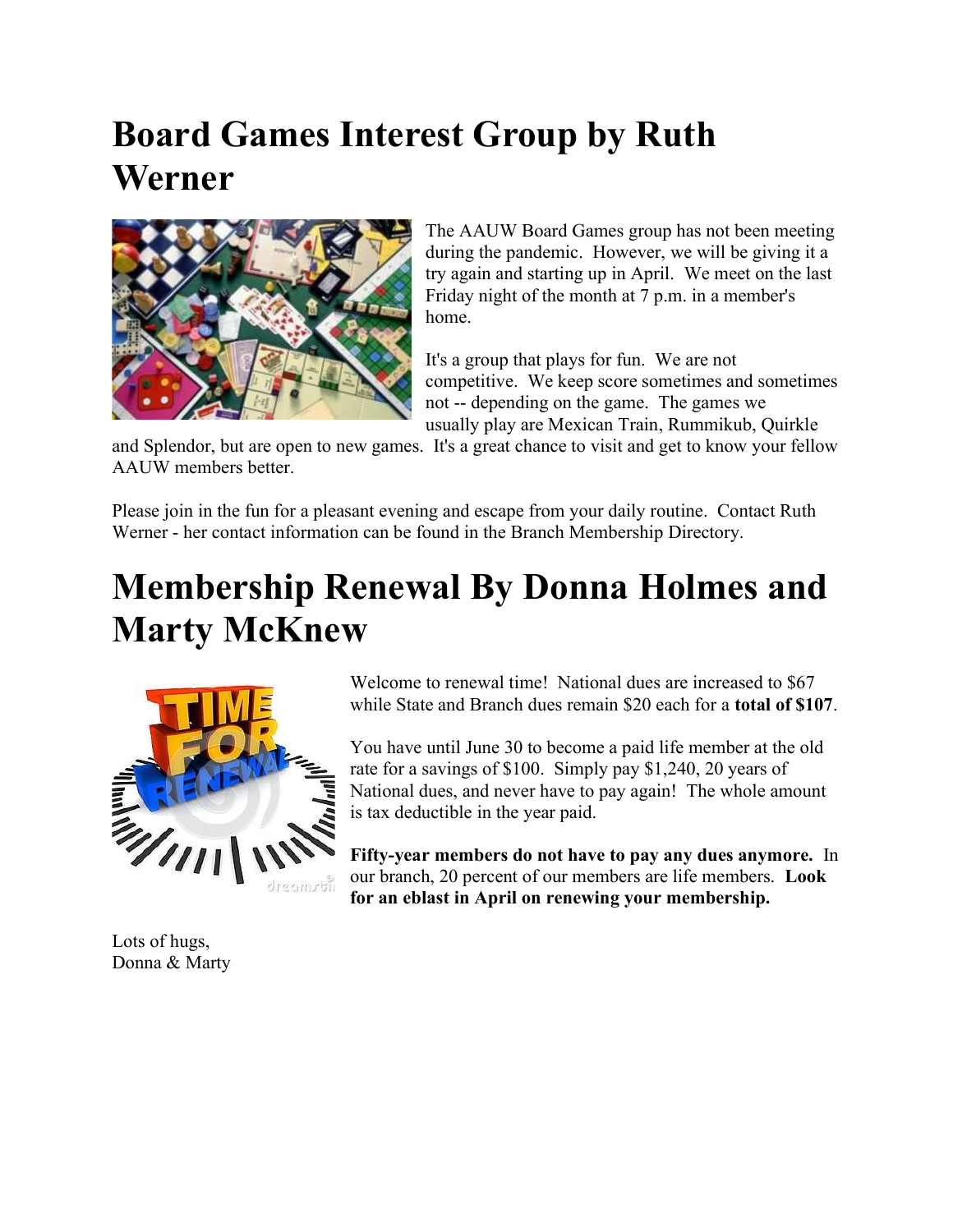# Celebrating April Birthdays! By Donna Holmes

# Happy Birthday to All!

• Anne Rhodes  $4/1$ • Lori Gualco  $4/2$ • Carol Nyman  $4/3$ • RosaLee Black 4/7 • Theresa Chekon 4/9 • Sandi Schoenman  $4/10$ • Sandra Young  $4/11$  $\bullet$  Ann Pickens  $4/17$ • Pamela Saltenberger  $4/17$ • Janelle Kauffman 4/19 • Carol Doughty 4/22 • Loretta Hom 4/25  $\bullet$  MJ Hamilton  $4/26$ • Margaret Brown 4/27 • Ronni Riemer 4/28

• Dorothy Hodel  $4/30$ 



# Book Groups By Sharon Anderson

#### Book Group 2: A Long Petal of the Sea, by Isabel Allende, on April 5; coordinator is Carol Hayes

Book Group 3: The Return: Fathers, Sons and the Land in Between, by Hisham Matar, on April 27; coordinator is Carolyn Meeker

Book Group 4: **Humankind,** by Rutger Bregman, on April 13; coordinator is Nancy Lawrence



Book Group 6: The Premonition: A Pandemic Story, by Michael Lewis, on April 18; coordinator is Angela Scarlett